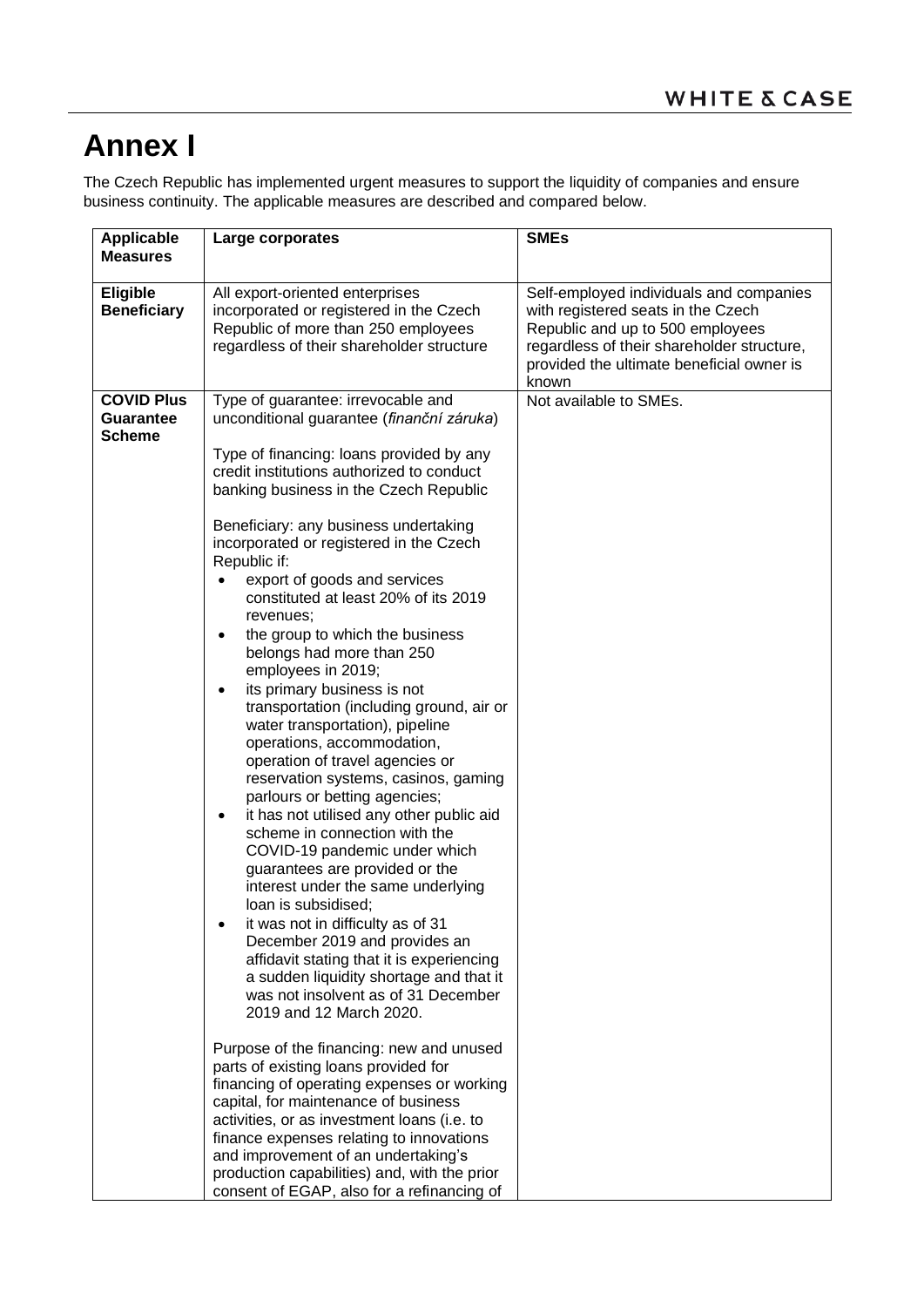| the existing loans provided for such<br>purposes.                                                                                                                                                                                                                                                                                                               |  |
|-----------------------------------------------------------------------------------------------------------------------------------------------------------------------------------------------------------------------------------------------------------------------------------------------------------------------------------------------------------------|--|
| Maximum guaranteed amount: (i) 80% of<br>the loan principal in case the borrower is<br>rated by EGAP on the rating scale as "B"<br>or higher; (ii) 70% of the loan principal in<br>case the borrower is is rated by EGAP on<br>the rating scale as "B-".                                                                                                        |  |
| Conditions                                                                                                                                                                                                                                                                                                                                                      |  |
| 1.<br>Duration of programme: Eligible<br>loans must be granted: from 1 July<br>2019 until 31 December 2020 for<br>existing loans; and from 13 March<br>2020 until 31 December 2020 for<br>new loans.                                                                                                                                                            |  |
| 2.<br>Maturity: Three-year maturity for<br>working capital loans and five-year<br>maturity for investment loans;                                                                                                                                                                                                                                                |  |
| 3.<br><i>Maximum size</i> : maximum loan<br>principal backed by the EGAP<br>Guarantee cannot exceed CZK<br>2,000,000,000 per one group of<br>economically connected persons<br>and at the same time 25% of the<br>beneficiary's 2019 income from<br>sale of goods and provision of<br>services.                                                                 |  |
| 4.<br>Margin caps: The margins charged<br>by the commercial banks shall not<br>exceed: 1.5% p.a. on loans<br>provided for up to one year; 2.5%<br>p.a. on loans provided for up to<br>three years; and 3.5% p.a. on<br>loans provided for up to five years.                                                                                                     |  |
| 5.<br>Supplier undertaking: The<br>beneficiary must commit to pay its<br>suppliers in a due and timely<br>manner.                                                                                                                                                                                                                                               |  |
| 6.<br>Wages undertaking: The<br>beneficiary must commit to pay<br>wages of all employees in a due<br>and timely manner.                                                                                                                                                                                                                                         |  |
| 7.<br>Payment of dividends and<br>disposals: The beneficiary must<br>commit not to, without a consent of<br>the financing commercial bank,<br>pay dividends or make any other<br>distributions of profits, not to sell<br>shares in other undertakings or<br>any tangible or intangible fixed<br>assets and not to encumber them<br>with any third-party right. |  |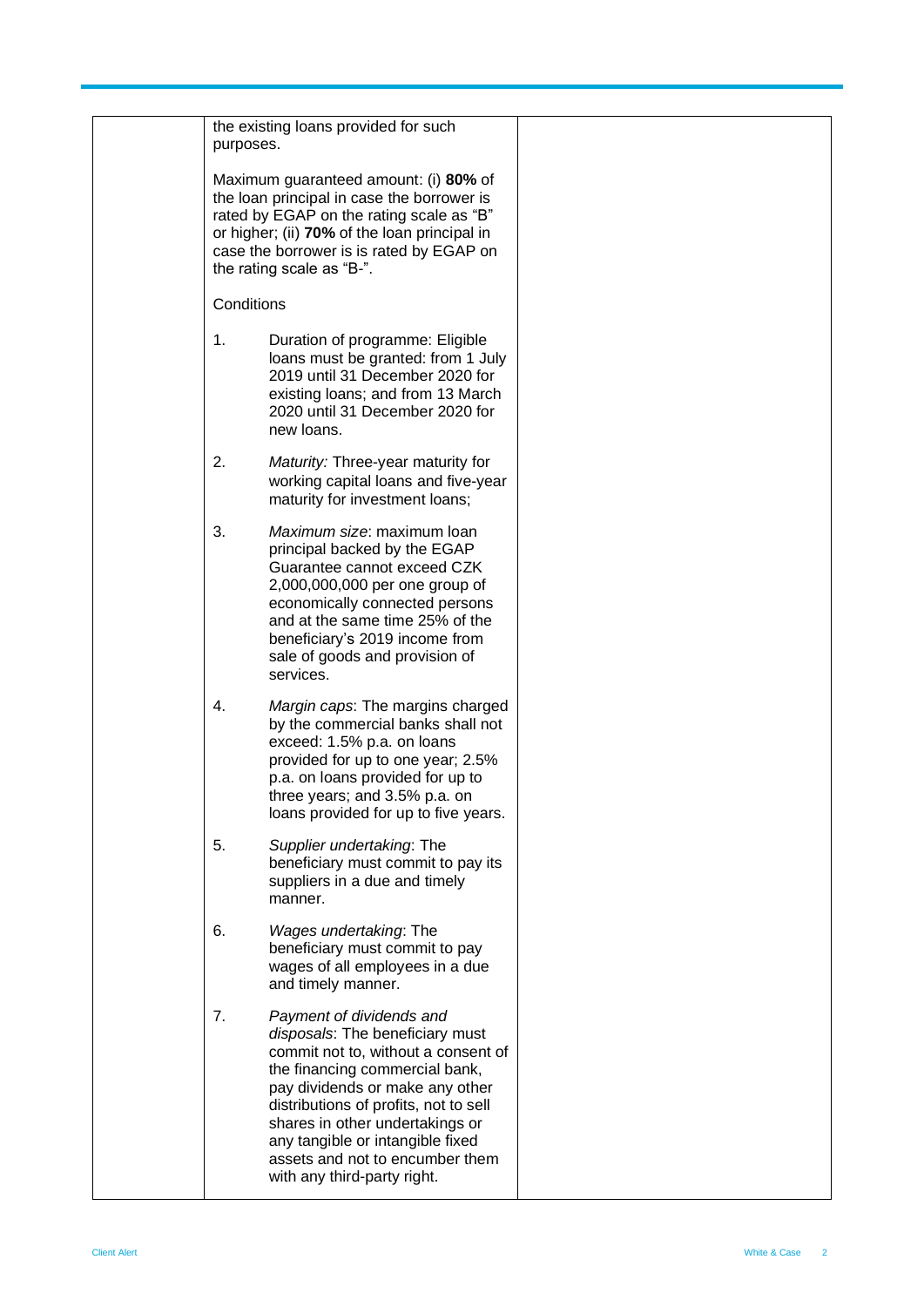|                               | Economic conditions: all-in commission for<br>final beneficiaries rated "B+" and higher by<br>EGAP:<br>45 bps during the first year;<br>٠ |                                                                                                                                                                                                                                                                                                                                                                                                                                                                                                   |
|-------------------------------|-------------------------------------------------------------------------------------------------------------------------------------------|---------------------------------------------------------------------------------------------------------------------------------------------------------------------------------------------------------------------------------------------------------------------------------------------------------------------------------------------------------------------------------------------------------------------------------------------------------------------------------------------------|
|                               | 60 bps during the second and third<br>٠<br>year; and                                                                                      |                                                                                                                                                                                                                                                                                                                                                                                                                                                                                                   |
|                               | 114 bps during the fourth and fifth<br>٠<br>year.                                                                                         |                                                                                                                                                                                                                                                                                                                                                                                                                                                                                                   |
|                               | Economic conditions: all-in commission for<br>final beneficiaries rated "B" and higher by<br>EGAP:                                        |                                                                                                                                                                                                                                                                                                                                                                                                                                                                                                   |
|                               | 90 bps during the first year;                                                                                                             |                                                                                                                                                                                                                                                                                                                                                                                                                                                                                                   |
|                               | 120 bps during the second and<br>٠<br>third year; and                                                                                     |                                                                                                                                                                                                                                                                                                                                                                                                                                                                                                   |
|                               | 175 bps during the fourth and fifth<br>٠<br>year.                                                                                         |                                                                                                                                                                                                                                                                                                                                                                                                                                                                                                   |
|                               | Economic conditions: all-in commission for<br>final beneficiaries rated "B-" and higher by<br>EGAP:                                       |                                                                                                                                                                                                                                                                                                                                                                                                                                                                                                   |
|                               | 180 bps during the first year;<br>٠                                                                                                       |                                                                                                                                                                                                                                                                                                                                                                                                                                                                                                   |
|                               | 200 bps during the second and<br>٠<br>third year; and                                                                                     |                                                                                                                                                                                                                                                                                                                                                                                                                                                                                                   |
|                               | 219 bps during the fourth and fifth<br>٠<br>year.                                                                                         |                                                                                                                                                                                                                                                                                                                                                                                                                                                                                                   |
| <b>COVID III</b><br>Guarantee | Not available to large corporates                                                                                                         | Type of guarantee: guarantee (ručení)                                                                                                                                                                                                                                                                                                                                                                                                                                                             |
| <b>Scheme</b>                 |                                                                                                                                           | Type of financing: loans provided by any<br>credit institutions authorized to conduct<br>banking business in the Czech Republic                                                                                                                                                                                                                                                                                                                                                                   |
|                               |                                                                                                                                           | Beneficiary: self-employed individuals and<br>companies with registered seat in the<br>Czech Republic and up to 500 employees.<br>Additional conditions include that the<br>beneficiary was not an "undertaking in<br>difficulty" (podnik v obtížích) as of 31<br>December 2019, was not in default of<br>more than 30 days with repayment of a<br>debt to the lending bank as of 31 March<br>2020 and the lending bank found out and<br>published the beneficiary's ultimate<br>beneficial owner |
|                               |                                                                                                                                           | Purpose of the financing: limited to<br>coverage of working capital requirements                                                                                                                                                                                                                                                                                                                                                                                                                  |
|                               |                                                                                                                                           | Maximum guaranteed amount: (i) 90% of<br>the loan principal for undertakings which<br>employ up to 250 employees; (ii) 80% of<br>the loan principal for undertakings which<br>employ between 251 and 500 employees;<br>however, a portfolio cap limiting the<br>guarantee coverage only to 30% of the                                                                                                                                                                                             |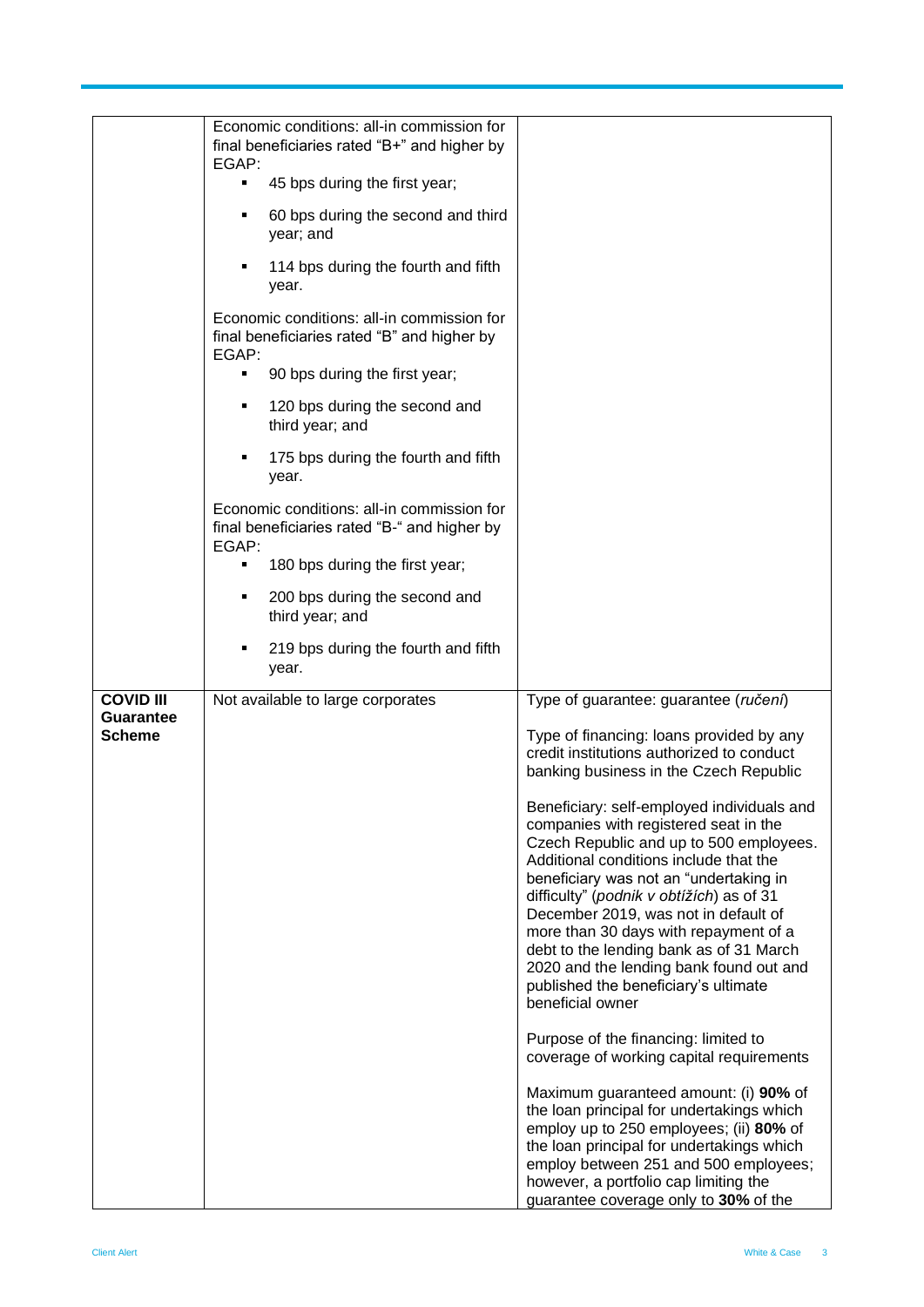|                            |                                                                                                                                                                                                                                                                                                                                                                                                                                                                                                                                                                                                                                               | given loan portfolio of the credit institution<br>applies                                                                                                                                                                                                                                                                                                                                                                |  |
|----------------------------|-----------------------------------------------------------------------------------------------------------------------------------------------------------------------------------------------------------------------------------------------------------------------------------------------------------------------------------------------------------------------------------------------------------------------------------------------------------------------------------------------------------------------------------------------------------------------------------------------------------------------------------------------|--------------------------------------------------------------------------------------------------------------------------------------------------------------------------------------------------------------------------------------------------------------------------------------------------------------------------------------------------------------------------------------------------------------------------|--|
|                            |                                                                                                                                                                                                                                                                                                                                                                                                                                                                                                                                                                                                                                               | Conditions                                                                                                                                                                                                                                                                                                                                                                                                               |  |
|                            |                                                                                                                                                                                                                                                                                                                                                                                                                                                                                                                                                                                                                                               | 1.<br>Duration of programme: Loans and<br>credit facilities must be granted<br>until 31 December 2020.                                                                                                                                                                                                                                                                                                                   |  |
|                            |                                                                                                                                                                                                                                                                                                                                                                                                                                                                                                                                                                                                                                               | 2.<br>Loan maturity: no earlier than 1<br>January 2021. If the loan maturity<br>exceeds three years, the loan<br>remains unguaranteed afterwards;                                                                                                                                                                                                                                                                        |  |
|                            |                                                                                                                                                                                                                                                                                                                                                                                                                                                                                                                                                                                                                                               | 3.<br><i>Maximum size</i> : maximum loan<br>principal backed by the guarantee<br>is CZK 50 million and at the same<br>time the higher of: (i) 25% of the<br>beneficiary's 2019 annual revenue;<br>(ii) twice its 2019 employment<br>cost, whereas with appropriate<br>justification, the amount of the loan<br>may be increased to cover the<br>liquidity needs from the moment of<br>granting for the coming 12 months; |  |
|                            |                                                                                                                                                                                                                                                                                                                                                                                                                                                                                                                                                                                                                                               | Economic conditions: all-in commission for<br>final beneficiaries from 251 up to 500<br>employees equal to:<br>50 bps during the first year                                                                                                                                                                                                                                                                              |  |
|                            |                                                                                                                                                                                                                                                                                                                                                                                                                                                                                                                                                                                                                                               | 100 bps during the second and<br>third year                                                                                                                                                                                                                                                                                                                                                                              |  |
|                            |                                                                                                                                                                                                                                                                                                                                                                                                                                                                                                                                                                                                                                               | Process: The aid is channeled through<br>credit institutions, therefore beneficiaries<br>can access the Portfolio Guarantee<br>through any credit institution which applied<br>to CMZRB to participate in the programme.<br>All credit institutions authorized to conduct<br>banking business in the Czech Republic<br>can apply to participate in the program.                                                          |  |
| Deferment of               |                                                                                                                                                                                                                                                                                                                                                                                                                                                                                                                                                                                                                                               |                                                                                                                                                                                                                                                                                                                                                                                                                          |  |
| Loan<br>Instalments        | Borrowers including consumers, self-employed business people and legal entities, may<br>make use of a deferment of instalments on credit facilities and similar financial services<br>until 31 October 2020 (or until 31 July 2020, with the choice being up to the borrower),<br>by way of a unilateral notice to such effect to the lender. One requirement is that the<br>"deferred" loan must have been drawn prior to 26 March 2020.                                                                                                                                                                                                     |                                                                                                                                                                                                                                                                                                                                                                                                                          |  |
|                            | The following financial products are, however, excluded from the deferment measure:<br>overdraft credit, revolving credit, financial guarantees, leases of real property (which is<br>the subject of a separate measure), hire-purchase and leasing arrangements, bonds,<br>notes, and other financial instruments, as well as credit facilities with interest rate<br>hedging, and finally, credits and loans with respect to which the borrower has been in<br>default with their payment obligations for more than 30 days as of 26 March 2020.<br>Legal entities that make use of the deferment of instalments must, during the deferral, |                                                                                                                                                                                                                                                                                                                                                                                                                          |  |
|                            |                                                                                                                                                                                                                                                                                                                                                                                                                                                                                                                                                                                                                                               |                                                                                                                                                                                                                                                                                                                                                                                                                          |  |
|                            | refrain from disposing of assets that could be used to satisfy the lender.                                                                                                                                                                                                                                                                                                                                                                                                                                                                                                                                                                    |                                                                                                                                                                                                                                                                                                                                                                                                                          |  |
| Insolvency                 | <b>Restriction on Insolvency Petitions</b>                                                                                                                                                                                                                                                                                                                                                                                                                                                                                                                                                                                                    |                                                                                                                                                                                                                                                                                                                                                                                                                          |  |
| Related<br><b>Measures</b> | Submitting insolvency petitions has been made subject to restrictions, both on the part of<br>creditors and with respect to the obligation of debtors to file for insolvency themselves.                                                                                                                                                                                                                                                                                                                                                                                                                                                      |                                                                                                                                                                                                                                                                                                                                                                                                                          |  |
|                            | Creditors' petitions filed until 31 August 2020 are automatically ineffective. The obligation                                                                                                                                                                                                                                                                                                                                                                                                                                                                                                                                                 |                                                                                                                                                                                                                                                                                                                                                                                                                          |  |
|                            | of debtors to file an insolvency petition if they find that they have become insolvent has                                                                                                                                                                                                                                                                                                                                                                                                                                                                                                                                                    |                                                                                                                                                                                                                                                                                                                                                                                                                          |  |